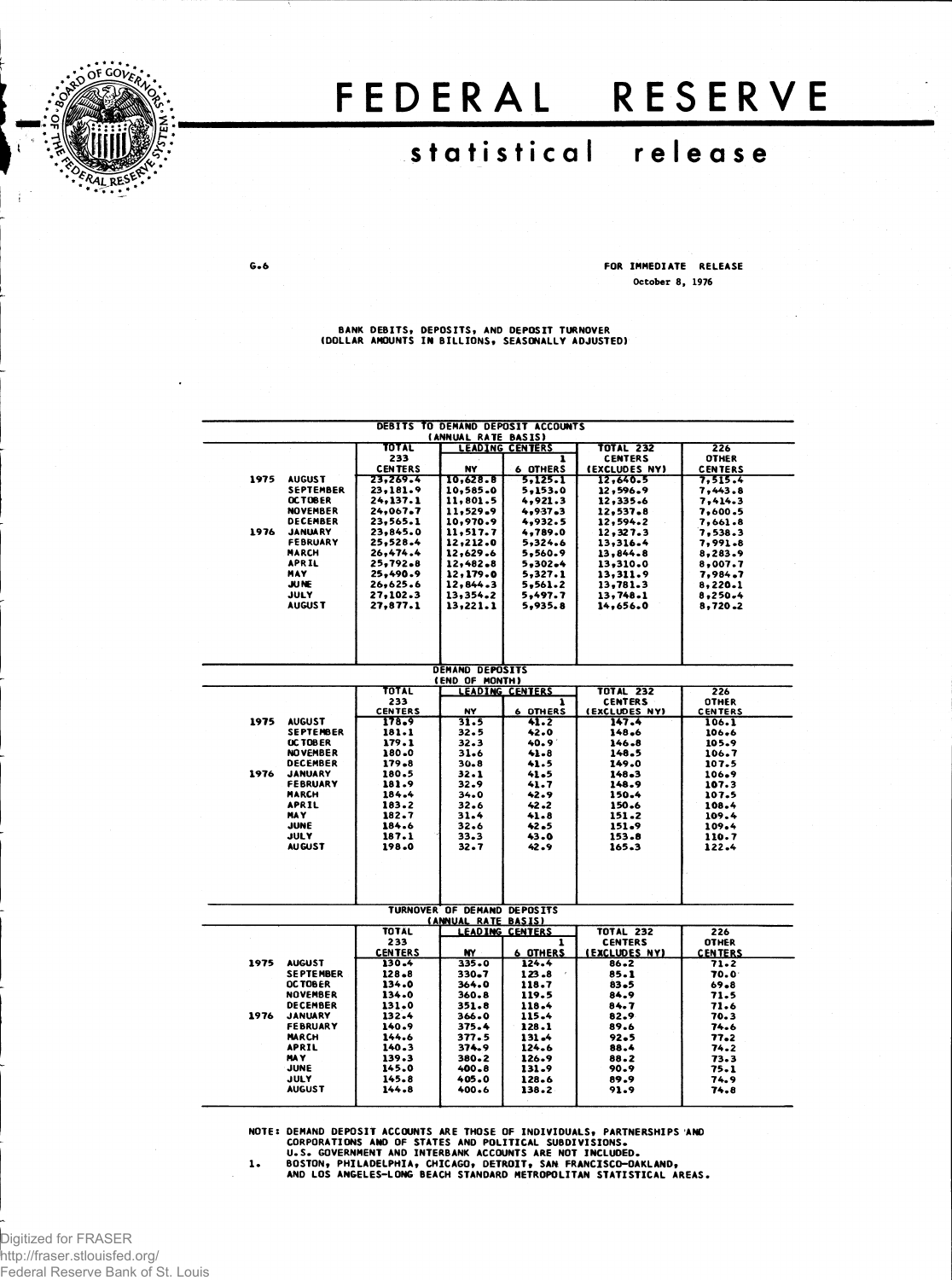|                                                  | <b>DEBITS TO DEMAND DEPOSITS</b>        |                       |                       | <b>DEMAND DEPOSITS</b> |                  |                    |               |
|--------------------------------------------------|-----------------------------------------|-----------------------|-----------------------|------------------------|------------------|--------------------|---------------|
|                                                  | <b>AUGUST</b><br>1976<br>PERCENT CHANGE |                       | <b>AUGUST</b><br>1976 | PERCENT CHANGE         |                  | ANNUAL RATE        |               |
|                                                  | (MILLIONS OF                            | <b>FROM</b>           |                       | <b>(THOUSANDS OF</b>   | <b>FROM</b>      |                    | OF TURNOVER   |
|                                                  | <b>DOLLARS)</b>                         | <b>MONTH</b><br>AG O. | <b>YEAR</b><br>AGO.   | DOLLARS)               | <b>MONTH</b>     | YEAR               |               |
|                                                  |                                         |                       |                       |                        | AGO.             | ACO                |               |
| DISTRICT NO. 1 - BOSTON                          |                                         |                       |                       |                        |                  |                    |               |
| <b>CONNECTICUT:</b>                              |                                         |                       |                       |                        |                  |                    |               |
| <b>HARTFORD</b>                                  | 130,652.5                               | +4.7                  | $+3.6$                | 933,609                | $-6.2$           |                    |               |
| <b>NEW HAVEN</b>                                 | 20,636.1                                | +5.7                  | +17.9                 | 301,914                | $+5.8$           | $^{+.8}$<br>$+1.8$ | 135.5<br>70.3 |
| NORWICH-GROTON-NEW LONDON                        | 5,230.3                                 | +2.7                  | $+25.5$               | 112,614                | $+7.8$           | +6.5               | $48 - 2$      |
| WATERBURY                                        | 13,037.4                                | +18.7                 | $+3.1$                | 170,003                | -10.9            | -7.3               | 72.3          |
| <b>MAINE:</b>                                    |                                         |                       |                       |                        |                  |                    |               |
| <b>BANGOR*</b>                                   | 3,904.3                                 | $+7.6$                | $+23.9$               |                        |                  |                    |               |
| LEWISTON-AUBURN                                  | 3,633.0                                 | -4.0                  | $+29.3$               | 60,137<br>41,634       | $-3.7$           | -1.6               | 63.7          |
| PORTLAND-SOUTH PORTLAND                          | 13.811.8                                | $+2.6$                | $+24.3$               | 187,792                | +1.2<br>$+1.1$   | - - 3<br>$-.2$     | 87.8<br>73.9  |
|                                                  |                                         |                       |                       |                        |                  |                    |               |
| <b>MASSACHUSETTS:</b>                            |                                         |                       |                       |                        |                  |                    |               |
| <b>BOSTON</b><br><b>BROCKTON</b>                 | 579,181.7                               | $+6.0$                | $+16.0$               | 3,781,111              | $+4.5$           | +2.2               | 156.5         |
| <b>FALL RIVER</b>                                | 4,380.7<br>3,364.6                      | +4.6                  | +31.3                 | 91,102                 | $+8.9$           | $+8.0$             | 50.1          |
| <b>LAWRENCE-HAVERHILL</b>                        | 7,423.9                                 | +3.2<br>+1.7          | $+9.1$<br>$+4.4$      | 74,747                 | +.5              | $+1.2$             | 45.1          |
| <b>LOWELL</b>                                    | 4,112.9                                 | $+5.0$                | $-2.0$                | 178,424<br>85,873      | -2.4<br>$+10.8$  | +6.4<br>$+3.2$     | 41.1          |
| <b>NEW BEDFORD</b>                               | 2,397.9                                 | -1.2                  | +12.5                 | 68,191                 | $+4.7$           | $+3.7$             | 50.3<br>36.0  |
| PITTSFIELD                                       | 3,071.1                                 | -2.5                  | -.4                   | 72,301                 | $+13.1$          | $\ddotsc$          | 45.1          |
| SPRINGFIELD-CHICOPEE-HOLYOKE<br><b>WORCESTER</b> | 19,343.3                                | +5.0                  | $+18.8$               | 319,654                | $+4.9$           | -2.1               | 61.9          |
|                                                  | 16,738.0                                | - 1                   | $+4.8$                | 297,352                | $+8.5$           | +5.0               | 58.6          |
| <b>NEW HAMPSHIRE:</b>                            |                                         |                       |                       |                        |                  |                    |               |
| CONCORD*                                         | 2,504.7                                 | $+15.3$               | $+17.1$               | 41,515                 | $-7.4$           | $-1.6$             | 58.0          |
| <b>MANCHESTER</b>                                | 4,528.3                                 | $+4.5$                | $+11 - 8$             | 81,021                 | $+12.9$          | $+17.1$            | 59.3          |
| RHODE ISLAND:                                    |                                         |                       |                       |                        |                  |                    |               |
| PROVIDENCE-WARWICK-PAWTUCKET                     |                                         |                       |                       |                        |                  |                    |               |
|                                                  | 57,840.0                                | -6.0                  | $+9.3$                | 765,035                | -. 5             | $-1.1$             | $75 - 4$      |
| <b>VERMONT:</b>                                  |                                         |                       |                       |                        |                  |                    |               |
| <b>BURLINGTON*</b>                               | 6,909.0                                 | $-5.8$                | $+8.7$                | 118,498                | $+3.2$           | $+5.9$             | 59.2          |
|                                                  |                                         |                       |                       |                        |                  |                    |               |
| DISTRICT NO. 1 TOTALS                            | 902,701.4                               | $+4.7$                | $+13.2$               | 7,782,527              | $+2.3$           | $+1.6$             | 117.3         |
| DISTRICT NO. 2 - NEW YORK                        |                                         |                       |                       |                        |                  |                    |               |
|                                                  |                                         |                       |                       |                        |                  |                    |               |
| <b>CONNECTICUT:</b>                              |                                         |                       |                       |                        |                  |                    |               |
| <b>BRIDGEPORT</b>                                | 17,781.5                                | $+2.9$                | $+19.9$               | 308,997                | $\ddotsc$        | -5.9               | 57.5          |
| <b>STAMFORD</b>                                  | 14,925.9                                | -2.1                  | $+11.8$               | 324,652                | $+3.6$           | +4.9               | 46.8          |
| <b>NEW JERSEY:</b>                               |                                         |                       |                       |                        |                  |                    |               |
| <b>JERSEY CITY</b>                               | 43,187.5                                | $+26.7$               | $+67.0$               |                        |                  |                    |               |
| NEWARK                                           | 172,379.0                               | +4.3                  | $+24.3$               | 465,535<br>1,938,695   | $+ - 3$<br>-3.6  | $+3.9$<br>$-3.4$   | 92.9          |
| <b>PATERSON-CLIFTON-PASSAIC</b>                  | 88,371.9                                | +5.7                  | +13.5                 | 1,450,710              | $-3.1$           | +4.9               | 87.3<br>60.0  |
|                                                  |                                         |                       |                       |                        |                  |                    |               |
| <b>NEW YORK:</b>                                 |                                         |                       |                       |                        |                  |                    |               |
| <b>BINGHAMTON</b><br><b>BUFFALO</b>              | 14,508.0                                | $+11.7$               | $+79.1$               | 190,408                | $-1 - 4$         | $-2 - 7$           | 75.7          |
| <b>NEW YORK</b>                                  | 59,113.6<br>13,221,117.4                | $+6.1$<br>-1.0        | -7.6<br>$+24.4$       | 946,423                | $-2 - 3$         | $-4.5$             | 61.7          |
| <b>ROCHESTER</b>                                 | 57,753.6                                | $+9.9$                | $+17.5$               | 32,697,878<br>785,853  | $-1.8$           | $+3.7$             | 400.6         |
| <b>SYRACUSE</b>                                  | 37,844.5                                | $+6.9$                | $+12.4$               | 553,437                | $+1.1$<br>$+4.5$ | $+2.0$<br>$+5.7$   | 73.9<br>69.9  |
| UTICA-ROME                                       | 7,394.1                                 | $+5.9$                | $+2.9$                | 181,445                | $-1.4$           | $-2.1$             | 40.5          |
|                                                  |                                         |                       |                       |                        |                  |                    |               |
| DISTRICT NO. 2 TOTALS                            | 13,734,376.9                            | $-.7$                 | $+24.2$               | 39,844,033             | $-1.7$           | $+3.0$             | 341.7         |
| DISTRICT NO. 3 - PHILADELPHIA                    |                                         |                       |                       |                        |                  |                    |               |
|                                                  |                                         |                       |                       |                        |                  |                    |               |
| <b>DELAWARE:</b>                                 |                                         |                       |                       |                        |                  |                    |               |
| WILMINGTON                                       | 114,368.5                               | $^{+4}$               | $+12.8R$              | 810,429                | -2.9             | +14.5R             | 139.0         |
| <b>NEW JERSEY:</b>                               |                                         |                       |                       |                        |                  |                    |               |
| ATLANTIC CITY                                    | 6,222.4                                 |                       |                       |                        |                  |                    |               |
| <b>TRENTON</b>                                   | 79,445.5                                | -.4<br>$+5.6$         | $+8.2$<br>$+6.0$      | 204,450                | $-2.5$           | $-6.9$             | 30.1          |
|                                                  |                                         |                       |                       | 466,242                | $+6.0$           | $+13.4$            | 175.3         |
| <b>PENNSYLVANIA:</b>                             |                                         |                       |                       |                        |                  |                    |               |
| <b>ALTOONA</b>                                   | 2,401.2                                 | $-1$                  | +24.2                 | 84,719                 | -4.5             | +12.3              | 27.7          |
| <b>HARRISBURG</b>                                | 19,609.1                                | $+9.4$                | +13.3                 | 448,571                | +1.9             | $+1.0$             | 44.1          |
| <b>JOHNSTOWN</b><br>LANCASTER                    | 5.088.8                                 | -4.0                  | $+11.4$               | 143,571                | $-2$             | $+5.2$             | 35.4          |
| LEBANON*                                         | 36,169.4<br>1,076.0                     | +12.0<br>$-6.6$       | +26.0                 | 505,945                | $-1-1$           | $+0$               | 71.1          |
| ALLENTOWN-EASTON-BETHLEHEM                       | 15,752.8                                | $+4.2$                | $\ddotsc$<br>$+5.1$   | 38,618<br>394,113      | $+3.3$<br>-1.9   | $+3.2$             | 28.3          |
| PHILADELPHIA                                     | 627,671.3                               | +5.8                  | +6.4                  | 5,448,014              | $+3.6$           | $+3.1$<br>$+2.4$   | 39.6          |
| <b>READING</b>                                   | 17,187.4                                | $+4.2$                | +21.1                 | 355,127                | $-2.5$           | $\ddotsc$          | 117.3<br>47.8 |
| <b>SCRANTON</b>                                  | 6, 270.1                                | $+4.5$                | $+12.4$               | 188,974                | $-2.6$           | $+6 - 8$           | $32 - 7$      |
| WILKES-BARRE-HAZELTON                            | 11,241.5                                | +4.0                  | $+10.6$               | 318,776                | -2.7             | $-4.8$             | 34.8          |
| WILLIAMSPORT*<br>YORK                            | 3,808.9<br>8,236.0                      | +11.0                 | $+22.9$               | 98,712                 | $-0.9$           | +4.7               | 38.4          |
|                                                  |                                         | +4.8                  | $+17.1$               | 236,228                | -. 7             | $+4.5$             | 34.7          |
| DISTRICT NO. 3 TOTALS                            | 954,548.9                               | $+5.2$                | +8.4R                 | 9,742,489              | $+1.6$           | +3.4R              | 98.8          |

 $\overline{a}$ 

R – PREVIOUS PERIOD REVISED.<br>
\* CITY ONLY (OR) NOT AN SMSA BUT REPORTED ON A COUNTY BASIS.<br>
DEBITS – SEASONALLY ADJUSTED ANNUAL RATE.<br>
DEMAND DEPOSITS – END OF MONTH SEASONALLY ADJUSTED FIGURES.<br>
TURNOVER – SEASONALLY ADJU

Digitized for FRASER http://fraser.stlouisfed.org/ Federal Reserve Bank of St. Louis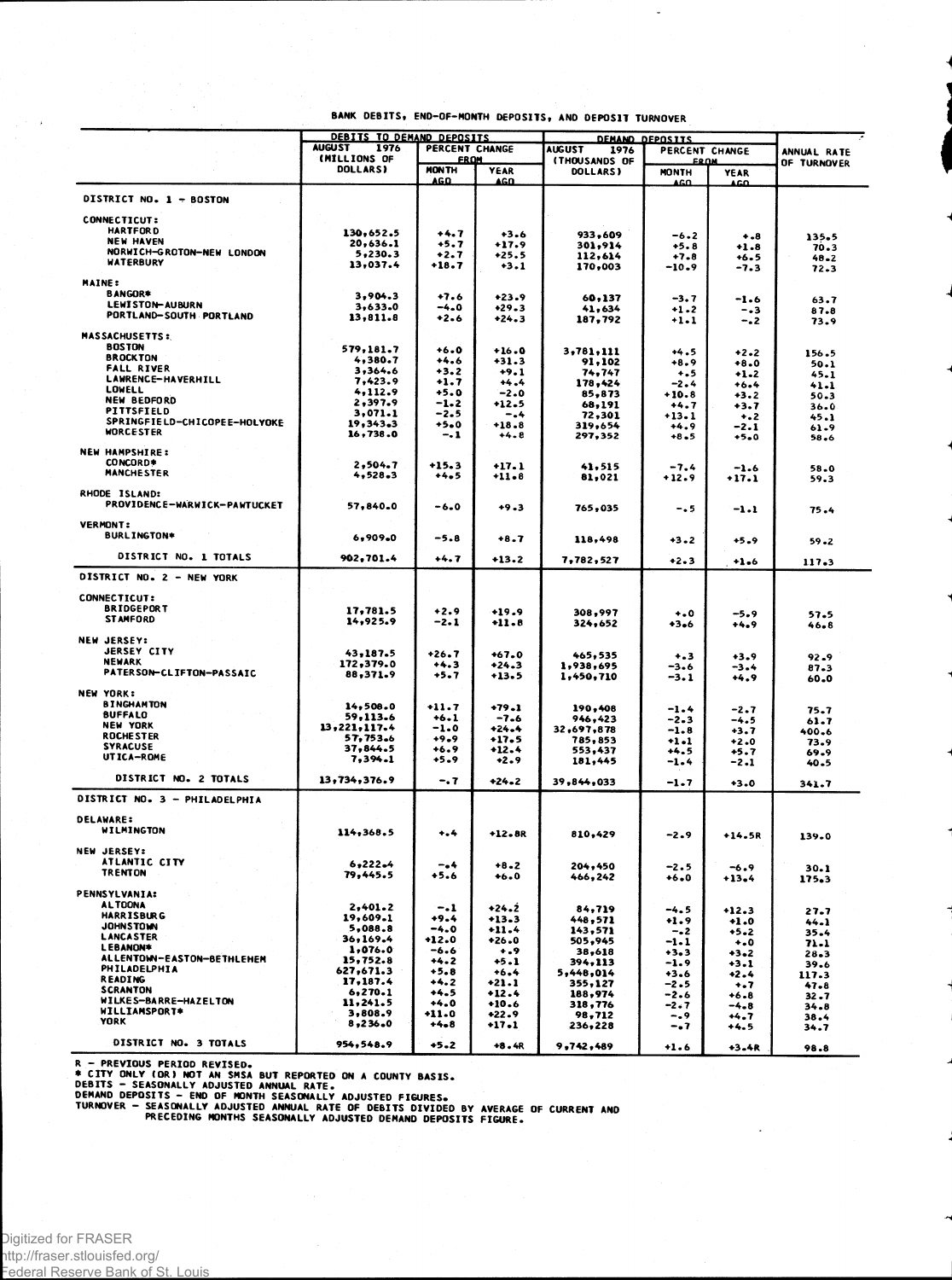|                                            | DEBITS TO DEMAND DEPOSITS<br>PERCENT CHANGE<br><b>AUGU ST</b><br>1976 |                    | <b>DEMAND DEPOSITS</b> |                      |                    |                  |                    |
|--------------------------------------------|-----------------------------------------------------------------------|--------------------|------------------------|----------------------|--------------------|------------------|--------------------|
|                                            |                                                                       |                    | <b>AUGUST</b><br>1976  | PERCENT CHANGE       |                    | ANNUAL RATE      |                    |
|                                            | (MILLIONS OF                                                          | <b>FROM</b>        |                        | <b>(THOUSANDS OF</b> | <b>FROM</b>        |                  | <b>OF TURNOVER</b> |
|                                            | <b>DOLLARS</b>                                                        | <b>MONTH</b>       | YEAR                   | <b>DOLLARS)</b>      | MONTH              | <b>YEAR</b>      |                    |
|                                            |                                                                       | AGO                | AGO                    |                      | AGO                | AGO              |                    |
| DISTRICT NO. 4 - CLEVELAND                 |                                                                       |                    |                        |                      |                    |                  |                    |
|                                            |                                                                       |                    |                        |                      |                    |                  |                    |
| <b>KENTUCKY:</b>                           |                                                                       |                    |                        |                      |                    |                  |                    |
| <b>LEXINGTON</b>                           | 9,835.1                                                               | -2.3               | +22.2                  | 285,838              | +4.9               | +8.5             | $35 - 2$           |
|                                            |                                                                       |                    |                        |                      |                    |                  |                    |
| <b>OHIO:</b><br>AKRON                      | 43,543.6                                                              | $+2.4$             | $+2.7$                 | 557,301              | -2.0               | $+2 - 3$         | 77.4               |
| CANTON                                     | 17,710.1                                                              | $+6.4$             | +16.6                  | 355,917              | +1.3               | +3.8             | 50.1               |
| <b>CINCINNATI</b>                          | 110,943.5                                                             | $+8.4$             | $+3 - 8$               | 1,438,329            | +4.1               | +6.7             | 78.7               |
| <b>CLEVELAND</b>                           | 247,438.5                                                             | $+8 - 8$           | $+7.6$                 | 2,484,317            | $\ddotsc$          | 42.6             | 99.6               |
| <b>COLUMBUS</b>                            | 122,432.8                                                             | -4.4               | -10.8                  | 1,108,313            | -1.3               | $+4.5$           | 109.7              |
| <b>DAYTON</b>                              | 39,689.0                                                              | $+5.9$             | $+10.5$                | 789,041              | $\ddots$           | +3.5             | 50.3               |
| HAMILTON-MIDDLETOWN                        | 9,126.9                                                               | $+16.8$            | $+46.2$                | 178,090              | $+1.8$             | $+15.7$          | 51.7               |
| LIMA<br>LORAIN-ELYRIA                      | 9,677.5<br>5,665.6                                                    | $+13.0$<br>$+4.8$  | +57.5<br>+15.7         | 157,499<br>150,774   | -6.6<br>-3.4       | $-3.8$<br>$+7.8$ | 59.3<br>36.9       |
| <b>MANSFIELD</b>                           | 5,409.6                                                               | $+13.8$            | +14.9                  | 111,421              | -2.8               | $+4.9$           | 47.9               |
| SPRINGFIELD                                | 3,674.3                                                               | +11.6              | +15.1                  | 95,561               | $^{+ - 8}$         | +11.5            | 38.6               |
| STEUBENVILLE-WEIRTON, W. VA.               | 4,829.8                                                               | $+6.4$             | +43.7                  | 120,007              | -4.7               | -2.9             | 39.3               |
| <b>TOLEDO</b>                              | 38,912.7                                                              | $+9.8$             | $+18 - 8$              | 615,874              | -2.6               | $+2.7$           | $62 - 4$           |
| YOUNG STOWN-WARREN                         | 16,477.8                                                              | $+1.7$             | +12.7                  | 389,205              | +2.4               | $+2.7$           | 42.8               |
|                                            |                                                                       |                    |                        |                      |                    |                  |                    |
| <b>PENNSYLVANIA:</b>                       |                                                                       |                    |                        |                      |                    |                  |                    |
| ERTE<br>PITTSBURGH                         | 12,613.9                                                              | $+12.7$<br>$+7.6$  | $+21.9$                | 257,324              | $+4.4$             | +3.9             | 50.1               |
|                                            | 511,917.7                                                             |                    | $-2.6$                 | 3,115,587            | +1.6               | -7.3             | 165.6              |
| WEST VIRGINIA:                             |                                                                       |                    |                        |                      |                    |                  |                    |
| <b>WHEELING</b>                            | 9,262.0                                                               | $+16.6$            | +51.3                  | 197,835              | +3.9               | +.7              | 47.7               |
|                                            |                                                                       |                    |                        |                      |                    |                  |                    |
| DISTRICT NO. 4 TOTALS                      | 1,219,160.4                                                           | $+6.5$             | $+2.1$                 | 12,408,233           | $^{+.7}$           | 0.4              | 98.6               |
|                                            |                                                                       |                    |                        |                      |                    |                  |                    |
| DISTRICT NO. 5 - RICHMOND                  |                                                                       |                    |                        |                      |                    |                  |                    |
| DISTRICT OF COLUMBIA:                      |                                                                       |                    |                        |                      |                    |                  |                    |
| <b>WASHINGTON</b>                          | 238,552.9                                                             | $-1.4$             | +1.2                   | 3,869,492            | +4.2               | $+7.9$           | 62.9               |
|                                            |                                                                       |                    |                        |                      |                    |                  |                    |
| <b>MARYLAND:</b>                           |                                                                       |                    |                        |                      |                    |                  |                    |
| <b>BALTIMORE</b>                           | 195,045.5                                                             | +12.7              | $+15.2$                | 1,984,475            | $+7.4$             | $+6.5$           | 101.8              |
|                                            |                                                                       |                    |                        |                      |                    |                  |                    |
| NORTH CAROLINA:                            |                                                                       |                    |                        |                      |                    |                  |                    |
| <b>ASHEVILLE</b>                           | 8,191.8                                                               | $+8.1$             | $+26.6$                | 124,159              | $+8.0$             | $+10.1$          | 68.5               |
| <b>CHARLOTTE</b><br><b>DURHAM</b>          | 65,905.4                                                              | $+11.2$            | +20.0                  | 688,789              | +4.0               | $+6.0$           | 97.5               |
| <b>FAYETTEVILLE</b>                        | 13,072.8<br>4,503.8                                                   | $+12.1$<br>-. 7    | $+7.1$<br>+9.9         | 173,468<br>111,654   | $+5 - 7$<br>$+6.9$ | $+4.5$<br>+7.7   | 77.5<br>41.7       |
| GREENSBORO-HIGH PT.-WINS-SALEM             | 63,738.5                                                              | +4.7               | +12.9                  | 670,890              | +8.5               | $+9.4$           | 98.9               |
| RALEIGH                                    | 58,648.3                                                              | $\ddotsc$          | +6.2                   | 437,180              | +7.4               | $+10.8$          | $-139 - 0$         |
| WILMINGTON                                 | 4,994.6                                                               | $+13.7$            | +1.7                   | 90,998               | $+2.3$             | ÷.2              | 55.5               |
|                                            |                                                                       |                    |                        |                      |                    |                  |                    |
|                                            |                                                                       |                    |                        |                      |                    |                  |                    |
| SOUTH CAROLINA:                            |                                                                       |                    |                        |                      |                    |                  |                    |
| <b>CHARLESTON</b><br><b>COLUMBIA</b>       | 9,465.7                                                               | $+5.1$<br>$-1.2$   | $+3.1$                 | 233,521              | $+0$               | $+2.5$           | 40.5               |
| <b>GREENVILLE</b>                          | 29,220.8<br>14,583.8                                                  | $+1.0$             | $+3.0$<br>+5.7         | 386,061<br>307,250   | +5.1<br>+2.9       | $-1.8$<br>$+6.6$ | 77.6<br>48.1       |
|                                            |                                                                       |                    |                        |                      |                    |                  |                    |
| <b>VIRGINIA:</b>                           |                                                                       |                    |                        |                      |                    |                  |                    |
| LYNCHBURG                                  | 7,160.1                                                               | $+8.3$             | +26.8                  | 131,295              | +4.5               | $+4.6$           | 55.7               |
| NEWPORT NEWS-HAMPTON                       | 9,441.0                                                               | $+2.4$             | $+5.3$                 | 210,031              | $^{+4}$            | $+6.1$           | 45.1               |
| NORFOLK-VA. BEACH-PORTSMOUTH               | 35,421.9                                                              | $+6.8$             | $+16.2$                | 653,000              | +4.3               | $+9.1$           | 55.4               |
| RICHMOND                                   | 110,376.7                                                             | $-12.4$            | $+15.9$                | 759,356              | $-2 - 3$           | $+4.5$           | 143.7              |
| ROANOKE                                    | 15,214.4                                                              | $+2.1$             | +6.7                   | 234,475              | -3.2               | -2.5             | 63.8               |
| WEST VIRGINIA:                             |                                                                       |                    |                        |                      |                    |                  |                    |
| <b>CHARLESTON</b>                          | 29,209.6                                                              | $-10.6$            | $+77.3$                | 338,463              | +2.3               | $+ - 8$          | 87.3               |
| HUNTINGTON-ASHLAND, KY.                    | 15,929.6                                                              | $+16-8$            | +48.6                  | 256,525              | ۰.۶                | +11.7            | 62.3               |
|                                            |                                                                       |                    |                        |                      |                    |                  |                    |
| DISTRICT NO. 5 TOTALS                      | 928,677.3                                                             | $+1.9$             | +11.6                  | 11,661,082           | $+4.3$             | $+6.5$           | 81.3               |
| DISTRICT NO.                               |                                                                       |                    |                        |                      |                    |                  |                    |
|                                            |                                                                       |                    |                        |                      |                    |                  |                    |
| <b>ALABAMA:</b>                            |                                                                       |                    |                        |                      |                    |                  |                    |
| <b>BIRMINGHAM</b>                          | 71,691.2                                                              | $+6.0$             | $+25.0$                | 939,558              | $+2 - 1$           | $+1.2$           | 77.1               |
| <b>GADSDEN</b>                             | 521.7                                                                 | <del>-6</del> 5.6R | -62.1                  | 56,763               | -3.9R              | $-1.3$           | 9.0                |
| <b>HUNTSVILLE</b>                          | 5,491.4<br>15,946.5                                                   | $+2.3$             | $+14.4$                | 139,713              | $+3.0$             | $+2.4$           | 39.9               |
| <b>MOBILE</b><br>MONTGOMERY                | 11,855.8                                                              | $-1.6$<br>-.4      | $-2.6$<br>$+16.5$      | 381,876<br>266,824   | $-3 - 0$<br>$-1-2$ | $+8.2$<br>$-1.8$ | 41.1<br>44.2       |
| <b>TUSCALOOSA</b>                          | 3,615.1                                                               | -2.7               | $+8.5$                 | 98,175               | -2.3               | $+2.4$           | $36 - 4$           |
|                                            |                                                                       |                    |                        |                      |                    |                  |                    |
| <b>FLORIDA:</b>                            |                                                                       |                    |                        |                      |                    |                  |                    |
| FT. LAUDERDALE-HOLLYWOOD                   | 31,660.4                                                              | $+10.5$            | $+30 - 3$              | 787,032              | +6.3               | $+5.5$           | 41.5               |
| <b>JACKSONVILLE</b>                        | 97,722.3                                                              | $+20.5$            | $+59.2$                | 588,624              | +6.4               | $-6.7$           | 171.2              |
| MIAMI                                      | 118,180.8                                                             | $+9.6$             | +29.5                  | 2,577,363            | $+5.0$             | +12.6            | 47.0               |
| <b>OR LANDO</b>                            | 23,180.5                                                              | $-2.6$             | $+21.3$                | 490,108              | +2.9               | $+7.4$           | 48.0               |
| PENSACOLA                                  | 8,995.9                                                               | $-1.3$             | $+41.2$                | 267,002              | $+2.5$             | +11.9            | $34 - 1$           |
| <b>TALLAHASSEE</b><br>TAMPA-ST. PETERSBURG | 13,082.1                                                              | $+4.4$             | $+15.8$                | 148,035              | $+1.3$             | $+12.9$          | 89.0               |
| WEST PALM BEACH                            | 58,323.0<br>16.681.3                                                  | $+1.3$<br>$+8.7$   | $\ddotsc$<br>$+16.8$   | 1,026,274<br>646.900 | -4.5<br>$+4.2$     | $+3.4$<br>$+2.0$ | 55.5<br>$26 - 3$   |

 $\bar{z}$ 

R – PREVIOUS PERIOD REVISED.<br>DEBITS – SEASONALLY ADJUSTED ANNUAL RATE.<br>DEMAND DEPOSITS – END OF MONTH SEASONALLY ADJUSTED FIGURES.<br>TURNOVER – SEASONALLY ADJUSTED ANNUAL RATE OF DEBITS DIVIDED BY AVERAGE OF CURRENT AND<br>PREC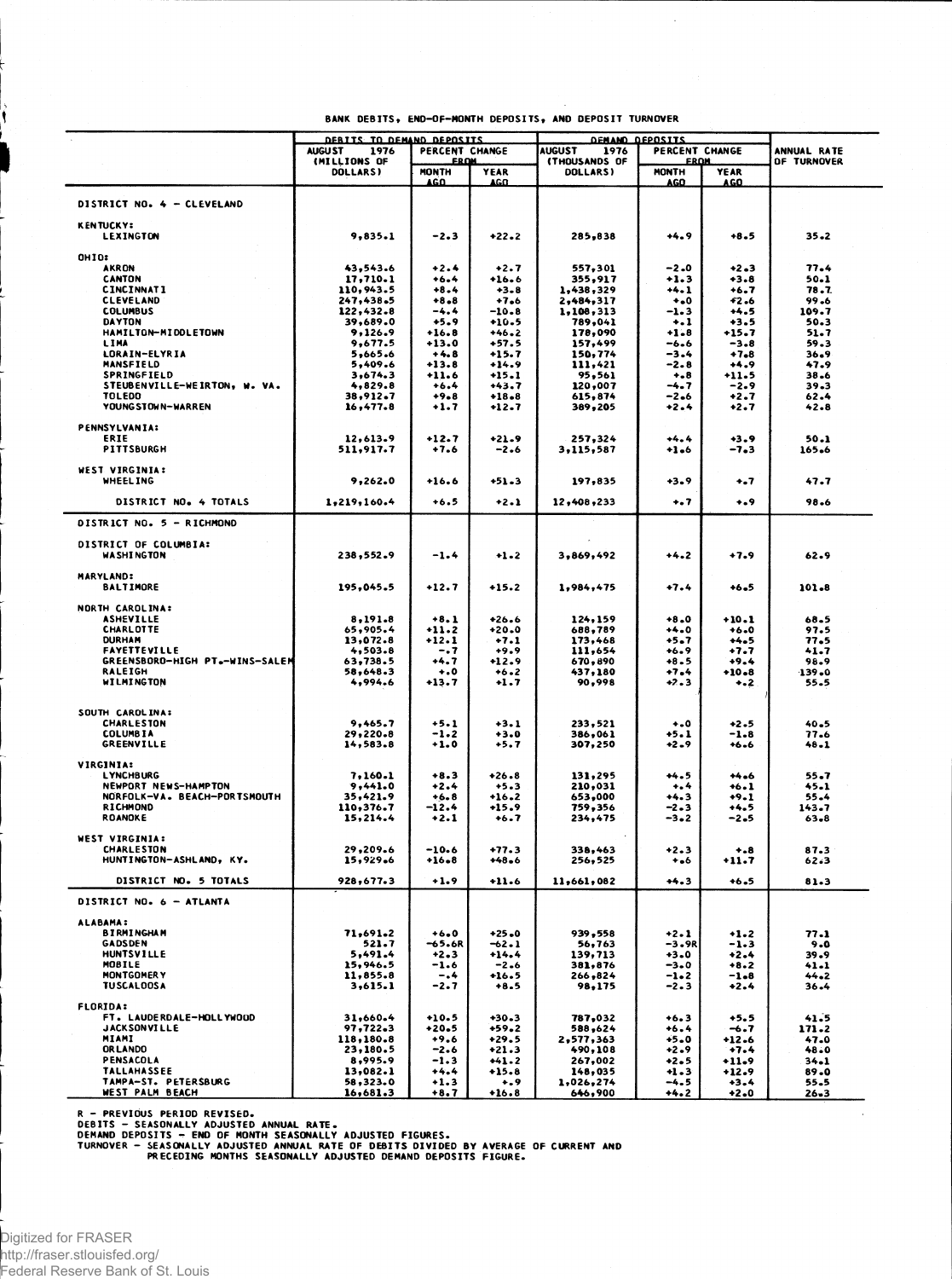|                                | <b>AUGUST</b><br>1976 | DEBITS TO DEMAND DEPOSITS<br>PERCENT CHANGE |                    | <b>AUGUST</b>         | DEMAND DEPOSITS        |                           |                            |  |
|--------------------------------|-----------------------|---------------------------------------------|--------------------|-----------------------|------------------------|---------------------------|----------------------------|--|
|                                | (MILLIONS OF          | <b>FROM</b>                                 |                    | 1976<br>(THOUSANDS OF | PERCENT CHANGE<br>FROM |                           | ANNUAL RATE<br>OF TURNOVER |  |
|                                | <b>DOLLARS)</b>       | <b>MONTH</b><br><b>AGO</b>                  | YEAR<br><b>AGO</b> | DOLLARS)              | <b>MONTH</b><br>AGO    | <b>YEAR</b><br><b>AGO</b> |                            |  |
| DISTRICT NO. 6 - CONTINUED     |                       |                                             |                    |                       |                        |                           |                            |  |
| <b>GEORGIA:</b>                |                       |                                             |                    |                       |                        |                           |                            |  |
| <b>ALBANY</b>                  | 2,562.9               | $+2.1$                                      | $+8.2$             | 71,923                | $+8.7$                 | $+8.6$                    | 37.1                       |  |
| <b>ATLANTA</b>                 | 309,126.3             | $+9.8$                                      | +24.2              | 2,382,712             | $-7.5$                 | $+3 - 8$                  |                            |  |
| <b>AUGUSTA</b>                 | 10,164.2              | $+2.6$                                      | $+43.2$            | 211,330               | $+3.3$                 | $+8.7$                    | 124.7                      |  |
| <b>COLUMBUS</b>                | 6,741.3               | $+5.0$                                      | $+12.6$            | 167,257               | $+2.0$                 |                           | 48.9                       |  |
| <b>MACON</b>                   | 9,653.3               | -.4                                         | $-7.4$             | 200,238               | $-1.1$                 | +12.7<br>$+11.0$          | 40.7                       |  |
| <b>SAVANNAH</b>                | 17,678.8              | $+ .9$                                      | $+37.6$            | 190,441               | +2.9                   | $+16.9$                   | 48.0<br>94.1               |  |
| LOUSIANA:                      |                       |                                             |                    |                       |                        |                           |                            |  |
| <b>BATON ROUGE</b>             | 26,701.0              | $+8.8$                                      | $+12.9$            | 396,775               | $-0.4$                 | $+12.5$                   |                            |  |
| <b>LAFAYETTE</b>               | 6,083.7               | $+6.3$                                      | $+21.8$            | 187,115               | $+4.1$                 | $+11.9$                   | 67.2<br>$33 - 2$           |  |
| <b>LAKE CHARLES</b>            | 4,031.9               | -4.5                                        | $+33.0$            | 171,849               | $+7.0$                 |                           |                            |  |
| <b>NEW ORLEANS</b>             | 77,526.7              | $+9.7$                                      | $\ddotsc$          | 1,456,464             | $+3.2$                 | $+10.3$<br>$+11.6$        | 24.3<br>$54 - 1$           |  |
| MISSISSIPP1:<br><b>JACKSON</b> | 28,689.7              | -4.3                                        | $+31.3$            | 583,012               | $+7.2$                 | $+11.2$                   | $50 - 9$                   |  |
| <b>TENNESSEE:</b>              |                       |                                             |                    |                       |                        |                           |                            |  |
| <b>CHATTANOOGA</b>             | 16,617.6              | $+1.8$                                      | $+2.4$             | 304,380               | $+1.4$                 | $-2 - 8$                  |                            |  |
| <b>KNOXVILLE</b>               | 22,681.5              | $+2.0$                                      | $+18.1$            | 372,480               | +2.5                   | $+5.4$                    | 55.0                       |  |
| <b>NASHVILLE</b>               | 66,803.2              | $+18.8$                                     | $+22.7$            | 780,328               | +4.7                   | $+1.0$                    | $61 - 6$<br>87.6           |  |
| DISTRICT NO. 6 TOTALS          | 1,082,010.2           | $+8.2R$                                     | $+21.9$            | 15,890,551            | $+1.2R$                | $+6 - 3$                  | 68.5                       |  |
| DISTRICT NO. 7 - CHICAGO       |                       |                                             |                    |                       |                        |                           |                            |  |
| <b>ILLINOIS:</b>               |                       |                                             |                    |                       |                        |                           |                            |  |
| <b>BLOOMINGTON-NORMAL</b>      |                       |                                             |                    |                       |                        |                           |                            |  |
| <b>CHAMPAIGN-URBANA</b>        | 8,241.1               | $+7.8$                                      | $+15.2$            | 167,612               | $+2$                   | $+8.3$                    | 49.2                       |  |
| CHICAGO                        | 5,546.5               | -11.2                                       | $-2.0$             | 190,048               | -1.7                   | $+2.9$                    | 28.9                       |  |
| DAVENPORT-ROCK ISLAND-MOLINE   | 2,355,771.2           | +11.7                                       | $+29.6$            | 12,362,426            | $^{+.8}$               | +3.1                      | 191.3                      |  |
| <b>DECATUR</b>                 | 19,074.2              | $+14.1$                                     | $+30.6$            | 420,513               | $+4.3$                 | $+5.8$                    | $46 - 3$                   |  |
| PEORIA                         | 8,793.7               | $+8.6$                                      | $+10.4$            | 153,576               | $-0.3$                 | $+2.5$                    | $57 - 2$                   |  |
| <b>ROCKFORD</b>                | 17,803.1              | $-3.7$                                      | $+7.1$             | 433,381               | +10.0R                 | $+18.1$                   | 43.0                       |  |
| SPRINGFIELD                    | 10,823.4<br>15,698.7  | $-5.4$<br>$+9.8$                            | $+14.1$<br>$+16.5$ | 244,250<br>252,200    | $+3.3$<br>+3.6         | $-3.3$<br>$+3.6$          | 45.0<br>63.4               |  |
| INDIANA:                       |                       |                                             |                    |                       |                        |                           |                            |  |
| FORT WAYNE                     | 22,904.0              | $+4.7$                                      | $+24.0$            | 335,560               | $-2.7$                 | $+9 - 2$                  | 67.3                       |  |
| GARY-HAMMOND-EAST CHICAGO      | 24,770.9              | +5.4                                        | $+12.5$            | 561,092               | $+ 2$                  | $+9.1$                    | 44.2                       |  |
| INDIANAPOLIS                   | 156,745.5             | +29.5                                       | +29.5              | 1,463,371             | +2.1                   | $+1.3$                    |                            |  |
| LAFAYETTE-WEST LAFAYETTE       | 4,915.6               | $+9.7$                                      | $+2.4$             |                       |                        |                           | 108.2                      |  |
| MUNCIE                         | 5,823.2               | $+29.3$                                     | $+6.0$             | 123,126<br>104,394    | $+6.2$                 | +6.8                      | $41 - 1$                   |  |
| SOUTH BEND                     | 12,851.6              | $+4.1$                                      | $+24.8$            | 269,787               | $-1.8$                 | $-5.1$                    | 55.3                       |  |
| TERRE HAUTE                    | 5,127.9               | $+4.4$                                      | $-2.4$             | 167,938               | $+2.1$<br>$+1.3$       | $+3.3$<br>$+5.1$          | $48 - 1$<br>$30 - 7$       |  |
| IOWA:                          |                       |                                             |                    |                       |                        |                           |                            |  |
| <b>CEDAR RAPIOS</b>            | 8,896.3               | $-.7$                                       | $+11.0$            | 184,576               | $+4.0$                 | $+3.7$                    | 49.1                       |  |
| DES MOINES                     | 54,400.3              | $+6.4$                                      | $+8.5$             | 477,023               | $-1.0$                 | $+4.3$                    |                            |  |
| <b>DUBUQUE</b>                 | 4,565.1               | $+13.5$                                     | +19.6              | 94,925                | $+4.6$                 | $+10.8$                   | 113.5<br>49.2              |  |
| SIOUX CITY                     | 9,390.8               | $+1.6$                                      | $+3.1$             | 172,253               | $+2.0$                 |                           |                            |  |
| <b>WATERLOO</b>                | 4,931.9               | +12.9                                       | +15.5              | 123,917               | $+2.8$                 | $+4.3$<br>$+2.3$          | 55.1<br>40.3               |  |
| <b>MICHIGAN:</b>               |                       |                                             |                    |                       |                        |                           |                            |  |
| ANN ARBOR                      | 8,547.6               | $+2.8$                                      | $+9.3$             | 213,590               |                        |                           |                            |  |
| <b>BAY CITY</b>                | 3,568.1               | $+4.4$                                      | $+8.4$             |                       | $^{+.7}$               | +4.1                      | 40.2                       |  |
| <b>DETROIT</b>                 | 434,561.9             | $+13.6$                                     |                    | 69,244                | +10.3                  | $-42$                     | 54.1                       |  |
| <b>FLINT</b>                   | 14,287.7              | +3.9                                        | $-3.2$<br>$+13.0$  | 4,268,200             | -3.7                   | $-1.9$                    | 99.9                       |  |
| <b>GRAND RAPIDS</b>            | 32,562.5              |                                             |                    | 239,937               | $\dots$                | $-8.0$                    | 59.8                       |  |
| JACKSON                        | 5.164.7               | $+5.2$<br>$-3.2$                            | +12.6              | 504,136               | -1.2                   | $\ddotsc$                 | $64 - 2$                   |  |
| <b>KALAMAZOO</b>               |                       |                                             | $+8.8$             | 125,244               | +.1                    | $+4.0$                    | 41.3                       |  |
| LANSING-EAST LANSING           | 8,495.8               | +4.9R                                       | $+15.6$            | 195,546               | $+5R$                  | $+7.5$                    | 43.6                       |  |
| MUSKEGON-MUSKEGON HEIGHTS      | 16,020.4<br>4,441.4   | $+8.6$                                      | $+32.6$            | 281,347               | $-2.6$                 | $+3.7$                    | 56.2                       |  |
| SAGINAW                        | 10,762.8              | -6.2<br>-.6                                 | $+22.1$<br>$+12.0$ | 84,953<br>187,318     | $-1.7$<br>$+1.5$       | $+5.7$<br>$+7.2$          | $51 - 8$<br>57.9           |  |
| WISCONSIN:                     |                       |                                             |                    |                       |                        |                           |                            |  |
| <b>GREEN BAY</b>               | 8,179.2               | $+3.2$                                      | $+19.2$            | 139,356               | -6.0                   | $+ -2$                    | 56.9                       |  |
| <b>KENOSHA</b>                 | 2,406.7               | $-4.9$                                      | $-6.5$             | 61,051                | $-3.5$                 | $-7.1$                    |                            |  |
| <b>MADISON</b>                 | 20, 133.1             | $+5.8$                                      | +11.0              | 346,711               | $+7.2R$                | $+5.9$                    | 38.7<br>60.1               |  |
| MILWAUKEE                      | 185,530.6             | $-0.6$                                      | $+40.4$            | 1,709,879             | $^{+.9}$               | $+6.8$                    | 109.0                      |  |
| <b>RACINE</b>                  | 5,792.9               | $+14.4$                                     | $+12.4$            | 128,948               | -4.0                   | $-3 - 7$                  | 44.0                       |  |
|                                |                       |                                             |                    |                       |                        |                           |                            |  |
| DISTRICT NO. 7 TOTALS          | 3,517,530.3           | $+11.18$                                    | $+23.0$            | 26.857.428            | $+28$                  | $+2.7$                    | عملقلا                     |  |

 $\begin{array}{c} \end{array}$ 

 $\sim$ 

R – PREVIOUS PERIOD REVISED.<br>DEBITS – SEASONALLY ADJUSTED ANNUAL RATE.<br>DEMAND DEPOSITS – END OF MONTH SEASONALLY ADJUSTED FIGURES.<br>TURNOVER – SEASONALLY ADJUSTED ANNUAL RATE OF DEBITS DIVIDED BY AVERAGE OF CURRENT AND<br>PREC

 $\overline{a}$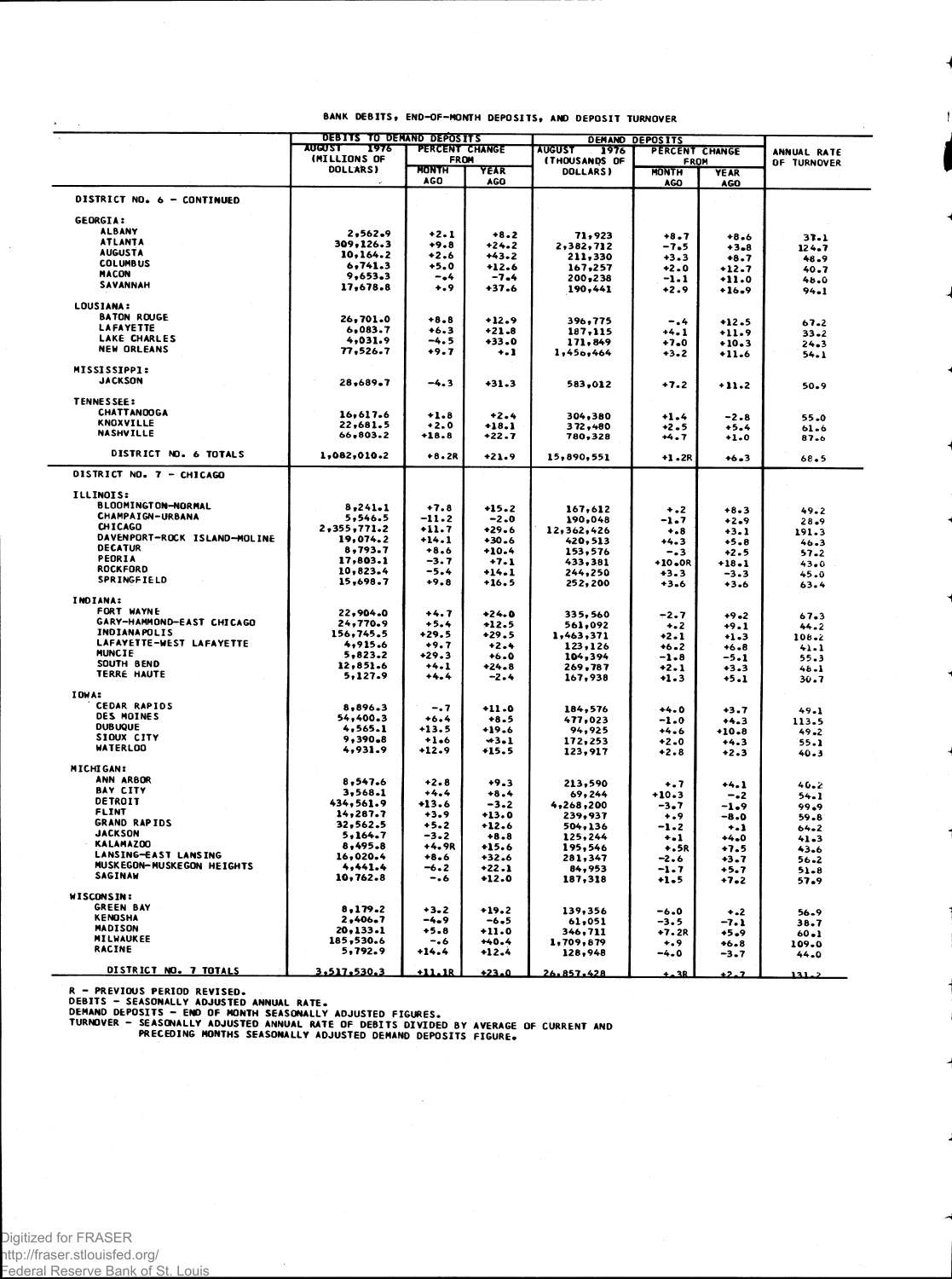|                                    | DEBITS TO DEMAND DEPOSITS               |                      |                    | <b>DEMAND DEPOSITS</b>           |                     |                            |                      |
|------------------------------------|-----------------------------------------|----------------------|--------------------|----------------------------------|---------------------|----------------------------|----------------------|
|                                    | <b>AUGUST</b><br>1976<br>PERCENT CHANGE |                      |                    | <b>AUGUST</b><br>1976            |                     | PERCENT CHANGE             | ANNUAL RATE          |
|                                    | (MILLIONS OF<br><b>DOLLARS</b> )        | FROM<br><b>MONTH</b> | <b>YEAR</b>        | <b>(THOUSANDS OF</b><br>DOLLARS) | <b>MONTH</b>        | <b>FROM</b><br><b>YEAR</b> | OF TURNOVER          |
|                                    |                                         | AGO.                 | AGO.               |                                  | AGA                 | 4 G.O.                     |                      |
| DISTRICT NO. 8 - ST. LOUIS         |                                         |                      |                    |                                  |                     |                            |                      |
|                                    |                                         |                      |                    |                                  |                     |                            |                      |
| <b>ARKANSAS:</b>                   |                                         |                      |                    |                                  |                     |                            |                      |
| EL DORADO*<br>FORT SMITH           | 5,424.5                                 | $+4.1$               | $+4.5$             | 59,605                           | $+6.6$              | $+3.8$                     | 93.9                 |
| <b>HELENA*</b>                     | 5,607.1<br>725.9                        | +4.7<br>$+5.1$       | $+20.5$<br>$+30.6$ | 188,235                          | $+8.6$              | $-.2$                      | $31 - 0$             |
| LITTLE ROCK-NORTH LITTLE ROCK      | 30,231.0                                | $+6.6$               | $+28.5$            | 18,853<br>484,564                | $+6.5$<br>$+2.2$    | $-12.5$<br>$+12.8$         | 39.7                 |
| <b>PINE BLUFF</b>                  | 3,660.4                                 | $-3.8$               | -11:4              | 91,050                           | $+1.0$              | $+21.2$                    | $63 - 1$<br>40.4     |
| TEXARKANA. TEX.                    | 2,722.3                                 | +2.9                 | $+7.0$             | 107,816                          | $+5.6$              | $+7.7$                     | 25.9                 |
| ILLINOIS:                          |                                         |                      |                    |                                  |                     |                            |                      |
| QUINCY*                            | 2,905.0                                 | $\bullet$ .6         | $+37.5$            | 73,054                           | $-13.3$             |                            |                      |
|                                    |                                         |                      |                    |                                  |                     | $-1.0$                     | $36 - 9$             |
| <b>INDIANA:</b>                    |                                         |                      |                    |                                  |                     |                            |                      |
| EVANSVILLE                         | 12,269.7                                | $+7.2$               | $+28.8$            | 290,451                          | ÷.2                 | $+5.9$                     | 42.3                 |
| <b>KENTUCKY:</b>                   |                                         |                      |                    |                                  |                     |                            |                      |
| <b>LOUISVILLE</b>                  | 69,068.2                                | $+3.8$               | $+8.8$             |                                  |                     |                            |                      |
| <b>OWENSBORD*</b>                  | 2,698.0                                 | $-2.5$               | $+14.4$            | 967,649<br>96,927                | $+ - 3$<br>$^{+.9}$ | $+1.3$<br>$+9.0$           | 71.5                 |
| PADUCAH*                           | 2,136.3                                 | $+8.7$               | $+19.8$            | 72,523                           | $+8.5$              | $+9.8$                     | $28 - 0$<br>$30 - 7$ |
|                                    |                                         |                      |                    |                                  |                     |                            |                      |
| <b>MISSISSIPPI:</b><br>GREENVILLE* |                                         |                      |                    |                                  |                     |                            |                      |
|                                    | 1,706.9                                 | $+14.1$              | $+13.4$            | 57,612                           | $+7.1$              | $+2.8$                     | 30.6                 |
| <b>MISSOURI:</b>                   |                                         |                      |                    |                                  |                     |                            |                      |
| <b>CAPE GIRARDEAU*</b>             | 2,036.2                                 | $+26.4$              | $+28.2$            | 54,349                           | $+3.6$              | $+15.8$                    | $38 - 1$             |
| <b>HANNIBAL*</b>                   | 507.6                                   | $+5.5$               | $+14.0$            | 23,106                           | $+3 - 2$            | -.5                        | $22 - 3$             |
| ST. LOUIS                          | 368,688.1                               | $+3 - 1$             | $+19.5$            | 2,748,626                        | $+2.8$              | $+4.3$                     | 136.0                |
| SEDALIA*<br>SPRINGFIELD            | 11,530.3                                |                      |                    |                                  |                     |                            |                      |
|                                    |                                         | $+8.4$               | $+43.8$            | 196,715                          | $+2.0$              | +7.7                       | 59.2                 |
| TENNESSEE:                         |                                         |                      |                    |                                  |                     |                            |                      |
| JACKSON*                           | 2,043,3                                 | $+2$                 | $+18.3$            | 65,286                           | $+1.6$              | $+7.6$                     | $31 - 5$             |
| <b>MEMPHIS</b>                     | 76.730.3                                | +1.2                 | -3.0               | 883,400                          | $+3-3$              | $+2.0$                     | 88.2                 |
| DISTRICT NO. 8 TOTALS              | $600,691.$ r                            | $+3.3$               |                    | 6,479,821                        |                     |                            |                      |
|                                    |                                         |                      | $+15.3$            |                                  | $+2.4$              | $+4.5$                     | 93.4                 |
| DISTRICT NO. 9 - MINNEAPOLIS       |                                         |                      |                    |                                  |                     |                            |                      |
| <b>MINNESOTA:</b>                  |                                         |                      |                    |                                  |                     |                            |                      |
| DULUTH-SUPERIOR, WISC.             | 9,131.1                                 | $+3.5$               | $+21.4$            | 219,058                          | $-4.7$              | $+10.1$                    |                      |
| MINNEAPOLIS-ST. PAUL               | 365,365.1                               | $+9.6$               | $+27.2$            | 2,330,307                        | $+1.6$              | $+6.0$                     | 40.7<br>158.1        |
|                                    |                                         |                      |                    |                                  |                     |                            |                      |
| <b>MONTANA:</b><br><b>BILLINGS</b> |                                         |                      |                    |                                  |                     |                            |                      |
| <b>GREAT FALLS</b>                 | 5,880.4<br>11,660.2                     | $+5.8$<br>$+17.8$    | $+8.5$<br>$+215.0$ | 151,139                          | $+9.7$              | $+12.2$                    | 40.7                 |
|                                    |                                         |                      |                    | 104,719                          | $+4.7$              | $+12.2$                    | 113.9                |
| NORTH DAKOTA:                      |                                         |                      |                    |                                  |                     |                            |                      |
| FARGO-MOORHEAD, MINN.              | 7,370.3                                 | $\ddotsc$            | →9.6               | 176,891                          | $+5.8$              | $+7.8$                     | 42.8                 |
| SOUTH DAKOTA:                      |                                         |                      |                    |                                  |                     |                            |                      |
| SIOUX FALLS                        | 6,490.4                                 | $-2.6$               | $+6.5$             | 154,441                          | $+3.9$              |                            |                      |
|                                    |                                         |                      |                    |                                  |                     | $+11.8$                    | 42.8                 |
| DISTRICT NO. 9 TOTALS              | 405,897.6                               | $+9.2$               | $+28.2$            | 3,136,555                        | $+2.0$              | $+7.1$                     | 130.7                |
| DISTRICT NO. 10 - KANSAS CITY      |                                         |                      |                    |                                  |                     |                            |                      |
|                                    |                                         |                      |                    |                                  |                     |                            |                      |
| <b>COLORADO:</b>                   |                                         |                      |                    |                                  |                     |                            |                      |
| COLORADO SPRINGS                   | 9,616.5                                 | $+9.3$               | $+15.4$            | 233,736                          | $+6.9$              | $+9.3$                     | 42.5                 |
| <b>DENVER</b><br>PUEBLO            | 126,490.9<br>3,350.6                    | $-1.7$               | $+6.6$             | 1,699,564                        | -1.5                | $+1.8$                     | 73.9                 |
|                                    |                                         | $\ddotsc$            | $+10.3$            | 87,011                           | $+4.0$              | $+5 - 2$                   | $39-3$               |
| <b>KANSAS:</b>                     |                                         |                      |                    |                                  |                     |                            |                      |
| <b>TOPEKA</b>                      | 68,266.8                                | $+17.9$              | -. 7               | 209,042                          | $+13.1$             | $+10.5$                    | 346.6                |
| WICHITA                            | 32,727.1                                | $\ddots$             | $+16.0$            | 516,006                          | $+ 3$               | ٠.3                        | 63.5                 |
| <b>MISSOURI:</b>                   |                                         |                      |                    |                                  |                     |                            |                      |
| KANSAS CITY, KANSAS                | 165,375.2                               | $^{+.9}$             | $+14.9$            | 1,826,602                        | $+4.2$              | $+3.4$                     | 92.4                 |
| ST. JOSEPH                         | $3.3 + 9$                               | $+3.2$               | $+11.2$            | 109,594<br>37,306                | +4.7                |                            |                      |
|                                    |                                         | $+3.0$               | $+6.2$             |                                  | $+.2$               | : 3                        | 34.7                 |
| <b>NEBRASKA:</b><br>LINCOLN        |                                         |                      |                    |                                  |                     |                            |                      |
| OMAHA, IOWA                        | 15,647.7<br>44,532.9                    | $+1.5$               | $+10.3$            | 241,105                          | $+10.6$             | $+10.5$                    | $68 - 2$             |
|                                    |                                         | -2.2                 | $+1.9$             | 677,292                          | $^{+}\cdot^{9}$     | $+3 - 3$                   | 66.0                 |
| NEW MEXICO:                        |                                         |                      |                    |                                  |                     |                            |                      |
| <b>ALBUQUERQUE</b>                 | 50,126.0                                | $+13.3$              | $+48.6$            | 400,311                          | +2.4                | $+6.8$                     | 126.7                |
| <b>OKLAHOMA:</b>                   |                                         |                      |                    |                                  |                     |                            |                      |
| <b>LAWTON</b>                      | 2,041.3                                 |                      |                    |                                  |                     |                            |                      |
| OKLAHOMA CITY                      | 63,806.7                                | $+5.7$<br>+3.2       | $+17.4$<br>$+23.4$ | 86,126<br>1,025,228              | $+6.8$              | $+7.1$                     | 24.5                 |
| <b>TULSA</b>                       | 59,603.8                                | +3.0                 | +13.7              | 847,607                          | $+8.7$<br>- . 2     | $+10.4$<br>$+4.2$          | 64.8<br>70.2         |
|                                    |                                         |                      |                    |                                  |                     |                            |                      |
| DISTRICT NO. 10 TOTALS             | 646,280.0                               | +3.2                 | $+12.9$            | 7,996,530                        | $+2.9$              | $+4.6$                     | 82.2                 |

\* CITY ONLY (OR) NOT AN SMSA BUT REPORTED ON A COUNTY BASIS.<br>DEBITS - SEASONALLY ADJUSTED ANNUAL RATE.<br>DEMAND DEPOSITS - END OF MONTH SEASONALLY ADJUSTED FIGURES.<br>TURNOVER - SEASONALLY ADJUSTED ANNUAL RATE OF DEBITS DIVIDE